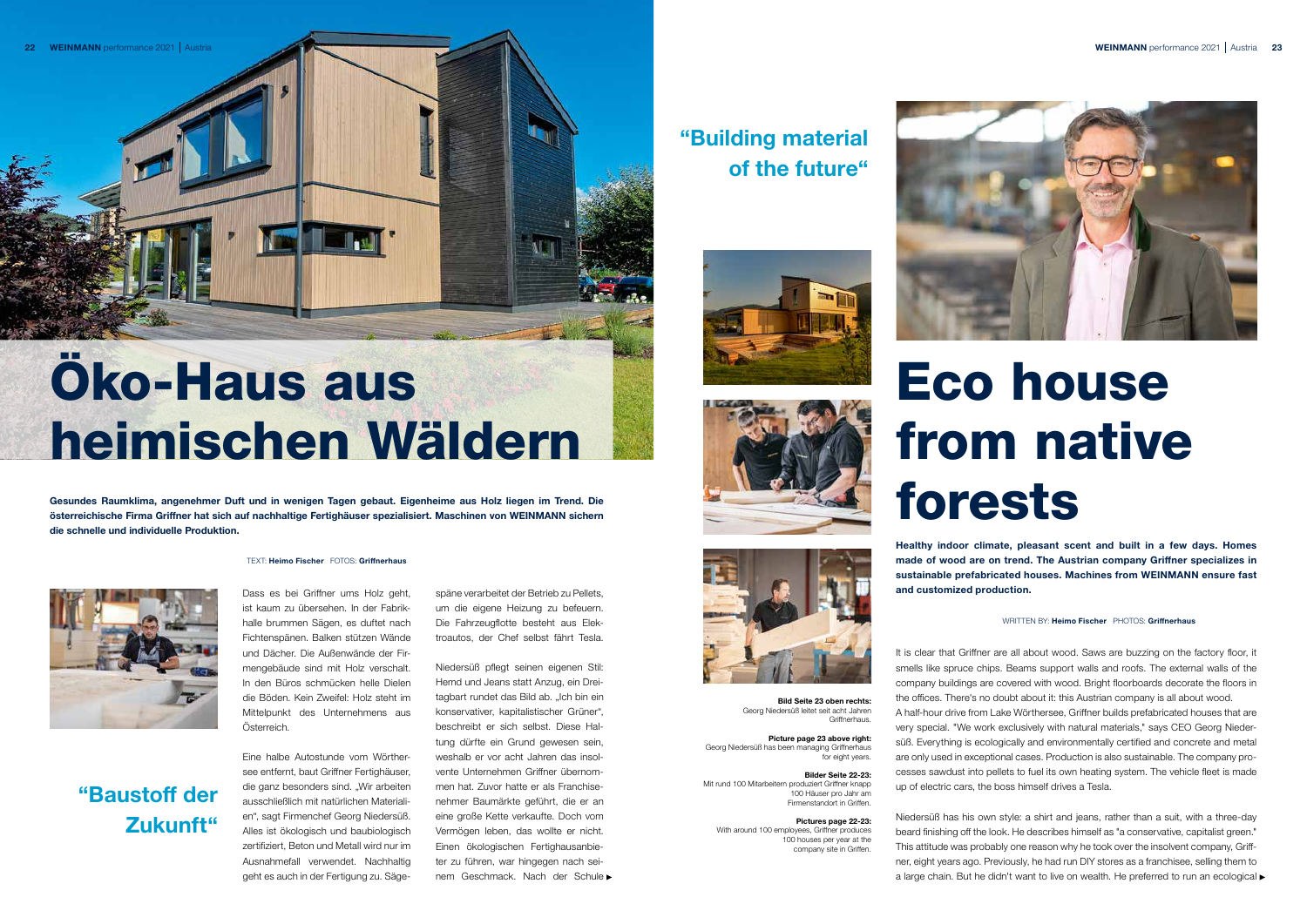wollte Niedersüß mal Architekt werden, entschied sich dann aber für ein Wirtschaftsstudium. Natürlich habe er nach dem Kauf von Griffner schlaflose Nächte gehabt, räumt er ein. So lange bis er das erste Eigenheim an den Kunden übergeben konnte. Das war der Befreiungsschlag.

#### Ein fertiges Haus in wenigen Tagen

Heute fertigt Griffner rund 100 Häuser pro Jahr. Die 100 Beschäftigten planen die Projekte gemeinsam mit den Kunden, kaufen Holz aus nahen Wäldern, schneiden es in der Werkhalle zu und fertigen daraus Wände, Decken und Dächer. Lastwagen fahren die Fertigbauteile auf die Baustelle. Nur wenige Tage dauert es, bis aus rohem Holz ein Haus entstanden ist. Kein Vergleich zum klassischen Bau, wo Maurer monatelang Wände aus Ziegeln und Zement hochziehen. Holz ist der Baustoff der Zukunft – davon ist Niedersüß überzeugt. Besonders in Österreich, wo die halbe Landesfläche mit Bäumen bedeckt ist. Jede Sekunde wächst ein Kubikmeter Holz nach. Das reicht für mehr als 2000 Einfamilienhäuser pro Tag!

Auch mit Blick auf den Klimawandel gibt es für den Griffner-Chef keine Alternative zum Holz. Jeder verbaute Kubikmeter bindet eine Tonne CO2. Sie wird dem Kohlenstoffkreislauf für lange Zeit entzogen, denn in der nachhaltigen Forstwirtschaft werden gefällte Bäume sofort nachgepflanzt. Der im herkömmlichen Betonbau enthaltene Zement ist dagegen ein Klimakiller mit verheerender Ökobilanz. Die Zementindustrie allein steht für rund acht Prozent des globalen Treibhausgasausstoßes. Österreich zieht bereits Konsequenzen. Das Regierungsprogramm sieht vor, bei öffentlichen Bauvorhaben die Verwendung von Holz künftig besonders zu fördern.

It is removed from the carbon cycle for a long time, because in sustainable forestry, fallen trees are replanted immediately. The cement contained in conventional concrete construction, on the other hand, is a climate killer with a devastating ecological balance. The cement industry alone accounts for around eight percent of global greenhouse gas emissions. Austria is already feeling the consequences. The government program provides special support for the use of wood in public works in the future.

prefabricated house supplier. After his studies, Niedersüß wanted to become an architect, but then decided to study economics. Of course, he had sleepless nights after buying Griffner, he admits. Until he was able to hand over the first home to the customer. That was liberating.

#### A finished house in a few days

Griffner homes are characterised by large rooms, large windows and plenty of light. For the initial orientation, the manufacturer offers various building styles, to inspire families constructing their homes. You can do everything,

Today, Griffner manufactures around 100 houses a year. The 100 employees plan the projects together with the customers, buy wood from nearby forests, cut it in the workshop and make walls, ceilings and roofs from it. Trucks drive the finished components to the construction site. It takes just a few days to produce a house from raw wood. There is no comparison to traditional building methods, where bricklayers need months to put up walls of bricks and cement. Wood is the building material of the future – of this Niedersüß is certain. Especially in Austria, where half the country's land is covered with trees. One cubic meter of wood grows every second. That's enough for more than 2000 single-family homes per day! Even with regard to climate change, there is no alternative to wood for the boss at Griffner. Each cubic meter used absorbs one ton of CO2.





#### Homes as carbon storage

But do wooden homes stand for long enough to save CO2 in the long term? Niedersüß nods. "If they are well protected against wet conditions, they can be 200 to 300 years old." There are wooden bars in Norway that are more than 1000 years old. Used wood can also be recycled very well. That's why more and more people are choosing to build with wood. In Austria, one in three new single and two-family homes are made of renewable raw materials, says Niedersüß. In Germany, it is one in five – and the trend is rising. There are now even high-rise buildings made of wood – for example in the east of Vienna. The wooden high-rise building has 24 floors is 84 meters tall. There



are also modern, imposing wooden buildings in Norway, Germany, Japan, Canada and the USA. Among them are not only high-rise buildings, but also bold archways, reminiscent of cathedrals. In 2020, Griffner built a villa with 500 square meters of space for a Ukrainian client in Burgenland. As a rule, however, the company's homes are oriented toward more open models. "We want our customers to know what they are getting into," says Niedersüß. He offers information evenings in model home settlements and anyone who wants to can spend a weekend trying out life in a wooden house in Styria.

#### Well insulated with wood fiber and cork

## "Angenehmes Raumklima"

# "Pleasant indoor climate"



Bilder: Weite Räume, große Fenster und viel Licht zeichnen die Häuser von Griffner aus.

Pictures: Griffner homes are characterised by large rooms, large windows and plenty of light.

#### Eigenheim als Kohlenstoffspeicher

Aber bleiben Holzhäuser auch lange genug stehen, um CO2 auf Dauer zu speichern? Niedersüß nickt. "Wenn sie gut gegen Nässe geschützt sind, können sie 200 bis 300 Jahre alt werden." Hölzerne Stabkirchen in Norwegen seien sogar mehr als 1000 Jahre alt. Gebrauchtes Holz lasse sich außerdem sehr gut wiederverwerten. Diese Gründe veranlassen immer mehr Menschen, mit Holz zu bauen. In Österreich bestehe jedes dritte neue Ein- und Zweifamilienhaus aus dem nachwachsenden Rohstoff, sagt Niedersüß. In Deutschland ist es jedes fünfte – Tendenz steigend. Mittlerweile gibt es sogar Hochhäuser aus Holz – zum Beispiel im Osten Wiens. Das Holzhochhaus (HoHo) hat 24 Stockwerke und eine Höhe von 84 Metern. Auch in Norwegen, Deutschland, Japan, Kanada und den USA gibt es moderne, imposante Holzgebäude. Darunter sind nicht nur

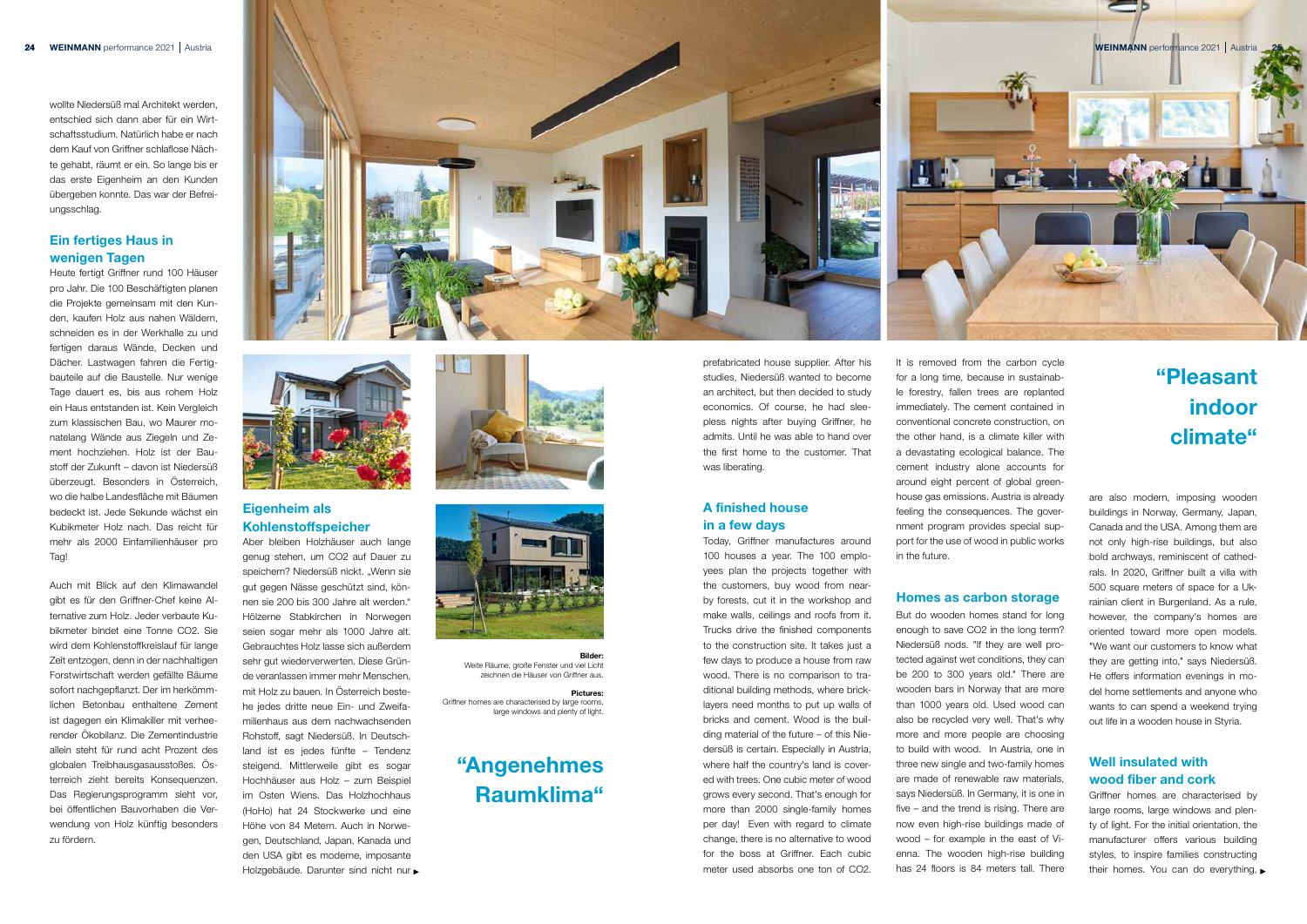but nothing is a must. The specialists at Griffner produce customized solutions according to the customer's wishes. The process is structured and planned from the initial idea right through to handing over the keys. As a result, the disputes between spouses typical of home building should not occur at all. Niedersüß is convinced: "Couples who choose a Griffner home stay married longer." The boss wants to get to know his customers as personally as pos sible. "This helps me to have an even better understanding of them." The pleasant ambiance indoors created by the natural materials used, is also of ten mentioned. The external walls are insulated with wood fiber and cork, in addition to a layer of natural plaster. "This allows us to achieve significantly better heat protection than other prefa bricated houses," says Niedersüß. In the winter, more heat will be retained, saving heating energy. Studies have backed this up. A 20-centimeter thick, prefabricated wooden wall filled with in sulation material provides just as much insulation as a concrete wall that is five times as thick.

### New machine pool for greater efficiency

On the way from the office building to the production area, there is a view of wooded mountains as the spring sun

feeds photovoltaic systems on the roof of the hall. Inside, there are brand new machines and plants for constructing prefabricated house elements. Since Griffner is at capacity with orders for the next year and a half, it is important to produce walls, roofs and ceilings as efficiently as possible. "If I can increase production by ten percent, I notice the difference immediately in sales," says Niedersüß. For decades, the company has been relying on technology from WEINMANN. The men and women in the production department first build the frame work on the assembly tab le. The multifunction bridges then mill openings for windows and doors in the wall element. Special machines blow insulating material into the cavities.

Niedersüß ist überzeugt: "Paare, die sich für ein Griffner-Haus entscheiden, bleiben länger verheiratet." Seine Kun den will der Chef möglichst persönlich 22 years ago, the old owners bought new WEINMANN systems for the last time. They were still working, but had one disadvantage: the software was no longer up to date. Therefore, Griff ner decided to replace the machinery. The WEINMANN project managers planned another insertion table. "This meant that we were able to eliminate a bottleneck, which can reduce the cycle time by almost a third," says Niedersüß. In addition, the production of the roof and ceiling line was automated. This process also uses a multifunction brid ge. Today, Griffner manufactures wall, roof and ceiling elements with a high degree of prefabrication. This allows the home to be assembled even more quickly on the construction site. The decision to choose WEINMANN was not difficult for Niedersüß. "We have had good experiences with the com pany." The machines are also versati le and the price-performance ratio is ideal. Now that the new machines are running, Niedersüß has more time for another important project. For 23 ye ars, he has lived in a conventional brick house, 25 kilometers from the compa ny's headquarters. Since the children have now grown up, he wants to move with his wife - into a healthy, sustainable Griffner house.

#### Bilder:

2020 modernisierte Griffner seine Wandfertigungslinie und investierte zusätzlich in eine automatisierte Fertigungslinie für Dach- und Deckenelemente.

#### Pictures:

In 2020, Griffner modernized its wall production line and additionally invested in an automated production line for roof and ceiling elements.











Hochhäuser, sondern auch kühne Bo genkonstruktionen, die an Kathedralen erinnern.

Griffner baute 2020 für einen ukraini schen Kunden im Burgenland eine Villa mit 500 Quadratmetern Fläche. In der Regel orientieren sich die Eigenheime des Unternehmens aber an übersicht licheren Vorbildern. "Wir wollen, dass unsere Kunden wissen, worauf sie sich einlassen", sagt Niedersüß. Er bietet Informationsabende in Musterhaus siedlungen an und wer will, darf sich für ein Wochenende zum Probewohnen in ein Holzfertighaus in der Steiermark zu rückziehen.

### Gut gedämmt mit Holzfaser und Kork

Weite Räume, große Fenster und viel Licht zeichnen die Häuser von Griffner aus. Zur ersten Orientierung bietet der Hersteller verschiedene Baustile an, von denen sich Baufamilien inspirie ren lassen können. Alles kann, nichts muss. Die Fachleute von Griffner ver wirklichen individuelle Lösungen ganz nach Wunsch des Kunden.

Vorgesehen ist ein strukturierter Pro zess von der Idee bis zur Schlüssel übergabe. Für den Eigenheimbau typi sche Streits zwischen Eheleuten sollen gar nicht erst aufkommen.